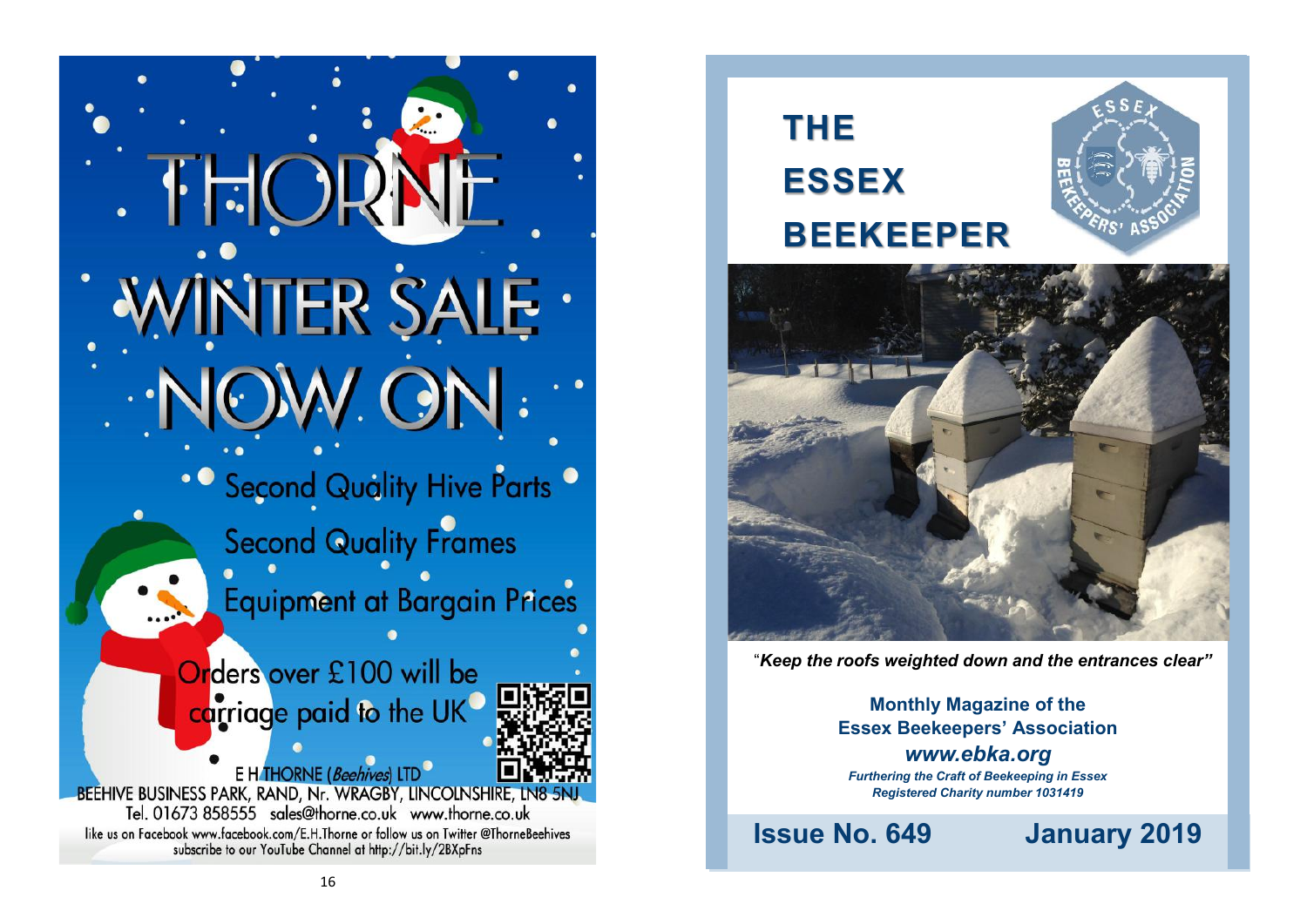# **Divisional Meetings around the County**

### **Meetings in January 2019**

| 3 Jan  | <b>Thursday</b><br>8.00pm | Romford                          | <b>AGM</b> - Chadwick Hall, Main Road, Gidea Park<br>RM <sub>2</sub> 5EL                                                                    |  |  |
|--------|---------------------------|----------------------------------|---------------------------------------------------------------------------------------------------------------------------------------------|--|--|
| 10 Jan | <b>Thursday</b><br>8.00pm | <b>Harlow</b>                    | <b>AGM</b> - Kings Church, Red Willow, Harlow<br><b>CM19 5PA</b>                                                                            |  |  |
| 16 Jan | Wed<br>7.30pm             | Dengie 100<br>& Maldon           | tbc                                                                                                                                         |  |  |
| 17 Jan | Thursday<br>7.30pm        | <b>Epping</b><br>Forest          | <b>Basic Queen Rearing for All.</b><br>- Chingford Horticultural Hall E4 6PE                                                                |  |  |
| 23 Jan | Wed<br>7.30pm             | <b>Southend</b>                  | <b>Divisional EGM</b> - W   Hall, Bellingham Lane,<br>Rayleigh.                                                                             |  |  |
|        |                           | <b>Meetings in February 2019</b> |                                                                                                                                             |  |  |
| 1 Feb  | Friday<br>7.00pm          | <b>Saffron</b><br>Walden         | Divisional AGM & Annual Dinner. Great Dun-<br>mow Day Centre, CM6 1EQ                                                                       |  |  |
| 7 Feb  | <b>Thursday</b><br>8.00pm | Romford                          | <b>Exotic</b><br><b>Bee</b><br><b>Diseases</b><br>&<br>David<br><b>Pests</b><br>Rudland. Chadwick Hall, Main Road.<br>Gidea<br>Park RM2 5EL |  |  |
| 20 Feb | Wed<br>7.30pm             | Dengie 100<br>& Maldon           | AGM & Bees and the Law - Chad Colby-<br>Blake. The Oakhouse, High Street, Maldon                                                            |  |  |
| 21 Feb | <b>Thursday</b><br>7.30pm | <b>Epping</b><br>Forest          | Looking Ahead - Practical Planning for the<br>Season. Chingford Horticultural Hall E4 6PE                                                   |  |  |
| 28 Feb | Thursday<br>7.30pm        | <b>Saffron</b><br>Walden         | Foulbrood, Apiary Hygiene & the role of the<br>NBU - Jonathon Baynes APHA Bee Inspector.<br>Radwinter Village Hall CB10 2SN                 |  |  |

**To ensure inclusion within the diary of county-wide events would Divisions provide the editor with details of local meetings by the 4th of the previous month.**

**David Smye - dsmye@lineone.net**

**Articles appearing in** *The Essex Beekeeper* **are not necessarily the views either of the Editor or the Essex Beekeepers' Association**

# **WHO'S WHO & HOW TO CONTACT THEM**

**President of EBKA** Pat Allen Hon CLM

| <b>EBKA Trustees:</b>                                                                                                                                                                                                                                                                                                                                |                                                                                                                                            |                                                                                                                                       |                                              |                                           |  |  |  |
|------------------------------------------------------------------------------------------------------------------------------------------------------------------------------------------------------------------------------------------------------------------------------------------------------------------------------------------------------|--------------------------------------------------------------------------------------------------------------------------------------------|---------------------------------------------------------------------------------------------------------------------------------------|----------------------------------------------|-------------------------------------------|--|--|--|
| Jane Ridler<br><b>Tony Rand</b><br><b>Richard Ridler</b>                                                                                                                                                                                                                                                                                             | <b>Chair of CEC:</b><br>Gen. Secretary:<br>Treasurer:                                                                                      | email: jane.ridler@uwclub.net tel. 01799 218 023<br>email: tony@agewhatage.com<br>email: richard.ridler@uwclub.net tel: 01799 218 023 |                                              |                                           |  |  |  |
| <b>Stuart Mitson</b><br><b>Jan Tutton</b><br><b>Tony Rand</b>                                                                                                                                                                                                                                                                                        | stuart.mitson@btinternet.com<br>cec@chelmsfordbeekeeper.com<br>tony@agewhatage.com                                                         |                                                                                                                                       | <b>Braintree</b><br>Chelmsford<br>Colchester |                                           |  |  |  |
| <b>Kate Tuerena</b>                                                                                                                                                                                                                                                                                                                                  | trustee@maldonbeekeepers.org.uk                                                                                                            |                                                                                                                                       | Dengie Hundred & Maldon                      |                                           |  |  |  |
| <b>Don McHale</b>                                                                                                                                                                                                                                                                                                                                    | donaldmchale@gmail.com                                                                                                                     |                                                                                                                                       | <b>Epping Forest</b>                         |                                           |  |  |  |
| <b>Nick Holmes</b>                                                                                                                                                                                                                                                                                                                                   | www.cight@gmail.com                                                                                                                        |                                                                                                                                       | Harlow                                       |                                           |  |  |  |
| <b>Paul Wiltshire</b>                                                                                                                                                                                                                                                                                                                                | paul.g.wiltshire@btinternet.com                                                                                                            |                                                                                                                                       | Romford                                      |                                           |  |  |  |
| Vanessa Wilkinson                                                                                                                                                                                                                                                                                                                                    | vwilkinson27@hotmail.com                                                                                                                   |                                                                                                                                       | Saffron Walden                               |                                           |  |  |  |
| <b>Vernon Amor</b>                                                                                                                                                                                                                                                                                                                                   | blueboys21@aol.com                                                                                                                         |                                                                                                                                       | Southend                                     |                                           |  |  |  |
| <b>Divisional Contacts:</b>                                                                                                                                                                                                                                                                                                                          |                                                                                                                                            |                                                                                                                                       |                                              |                                           |  |  |  |
| <b>Braintree:</b><br>Jan French                                                                                                                                                                                                                                                                                                                      | 07725 166 609                                                                                                                              | Chelmsford:                                                                                                                           |                                              | James Curtis 07940 757 831                |  |  |  |
| Colchester: Morag Chase 01206 522 576                                                                                                                                                                                                                                                                                                                |                                                                                                                                            |                                                                                                                                       |                                              | D.H. & Maldon: Carlie Mayes 07979 862 952 |  |  |  |
| Harlow:<br>Nick Holmes                                                                                                                                                                                                                                                                                                                               | 07730 735 752                                                                                                                              | Epping Forest: Robin Harman 07971 237 312                                                                                             |                                              |                                           |  |  |  |
|                                                                                                                                                                                                                                                                                                                                                      | Saffron Walden: Vanessa Wilkinson 01799 542 337                                                                                            | Romford:                                                                                                                              |                                              | Pat Allen 01708 220 897                   |  |  |  |
| Southend:                                                                                                                                                                                                                                                                                                                                            | Pat Holden 01702 477 592                                                                                                                   |                                                                                                                                       |                                              |                                           |  |  |  |
| <b>EBKA Education Secretary:</b><br>Old Barn House, 36 Walden Road,<br>Jane Ridler<br>Sewards End, Saffron Walden, Essex CB10 2LF<br>01799 218 023<br>jane.ridler@uwclub.net<br><b>EBKA Examinations Secretary:</b><br><b>Pat Allen</b><br>8 Franks Cottages, St Mary's Lane,<br>Upminster, Essex RM14 3NU<br>01708 220 897<br>pat.allen7@icloud.com |                                                                                                                                            |                                                                                                                                       |                                              |                                           |  |  |  |
| The Essex Beekeeper Magazine:                                                                                                                                                                                                                                                                                                                        |                                                                                                                                            |                                                                                                                                       |                                              |                                           |  |  |  |
| Editor:<br>Advertising:<br><b>Mailing Secretary:</b>                                                                                                                                                                                                                                                                                                 | David Smye<br>Jean Smye<br><b>Michael Elliott</b><br>Printed by Streamset, 12 Rose Way, Purdeys Industrial Estate, Rochford, Essex SS4 1LY | email: dsmye@lineone.net_tel. 07710 197 078<br>email: jsmye@sky.com<br>email: michaelelliott55@sky.com                                |                                              |                                           |  |  |  |
| Web site:                                                                                                                                                                                                                                                                                                                                            | <b>Nick Holmes</b>                                                                                                                         | email: webmaster@essexbeekeepers.com                                                                                                  |                                              |                                           |  |  |  |
|                                                                                                                                                                                                                                                                                                                                                      | <b>Regional Bee Inspectors for EBKA Region:</b>                                                                                            |                                                                                                                                       |                                              |                                           |  |  |  |
| <b>Peter Folge</b><br>All other Divisions:                                                                                                                                                                                                                                                                                                           | Epping Forest and Romford Divisions (excluding Brentwood):<br>peter.folge@apha.gsi.gov.uk                                                  |                                                                                                                                       | tel. 07775 119 433                           |                                           |  |  |  |

**Keith Morgan** keith.morgan@apha.gsi.gov.uk tel. 01485 520 838 or 07919 004 215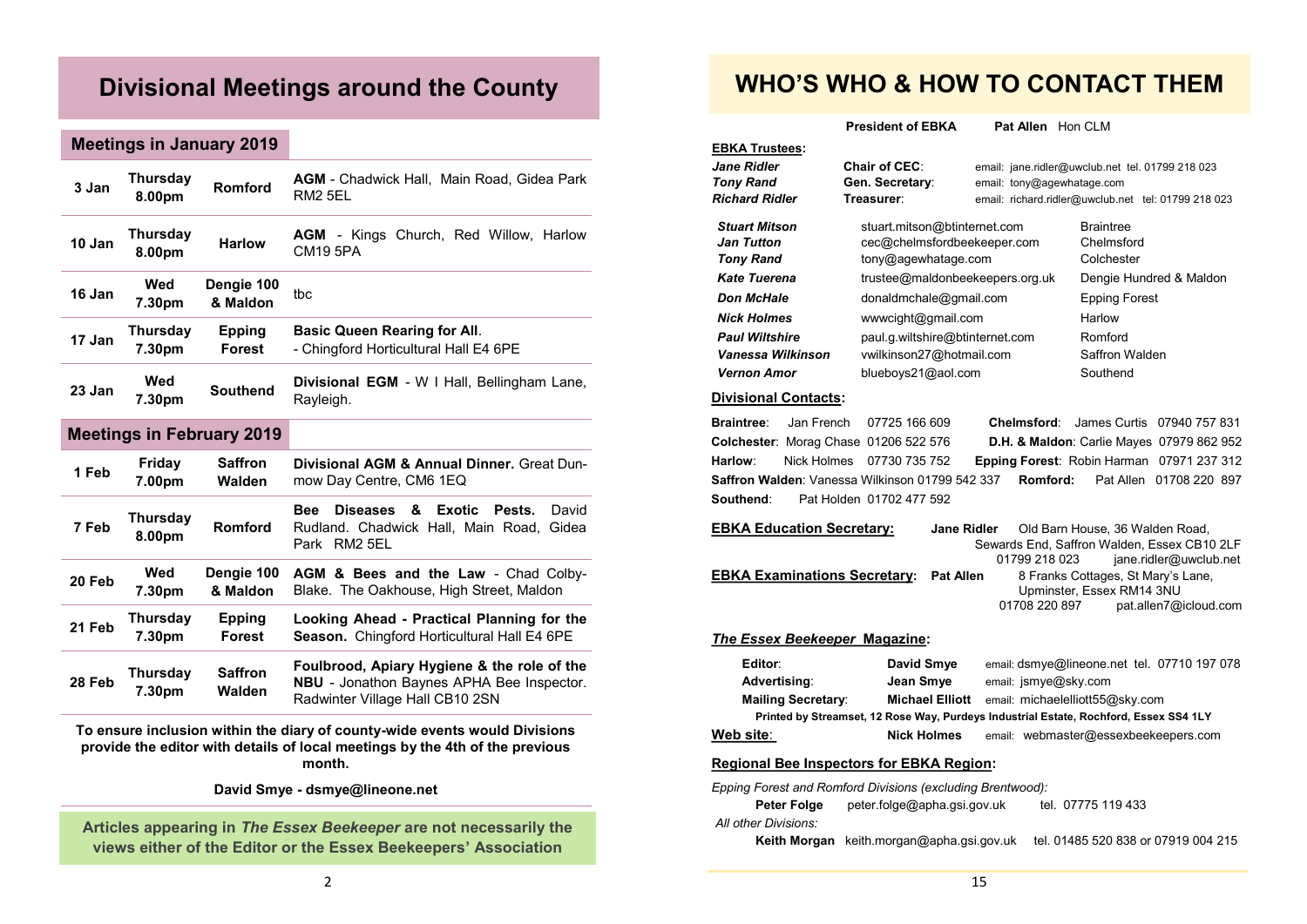### **Insulated Hives**

### **Dr Fred Ayres - Lune Valley Community Beekeepers**

Wild and feral bees often nest in hollow trees, which usually provide between 3" and 6" (7cm -15cm) of insulation. The question is often asked "*Is this of benefit to the bees and if so, should we insulate our hives?"* 



The main benefit of insulation is that it restricts and reduces the flow of heat through the hive walls, protecting the ambient temperature inside the hive from rapid fluctuations such as cooling in winter or heating in summer.

The actual temperature inside the hive, which should not be confused with the temperature of the bee cluster, is dependent on the outside ambient air temperature and the flow of air into and out of the hive.

In hives with wide entrances and/or mesh floors, the flow of air through the hive ensures that the hive's internal temperature closely follows the external air temperature. The rate at which it does so will depend on the rate of air flow. In these circumstances' insulation offers little benefit. In hives with solid floors or mesh floors that can be closed and entrances that can be reduced, insulation can be beneficial in that it can significantly reduce the rate at which the internal hive temperature equalises with the external temperature. But does this matter?

A rapid rise in temperature can sometimes reach the point where wax comb begins to soften and collapse before the bees have time to bring the hive temperature down. There have been several cases reported of this during the season. Equally, a rapid reduction in temperature can result in a winter cluster being isolated from its vital food supply and subsequently starving to death.

### **Centenary Celebrations at Saffron Walden Division**

#### Vanessa Wilkinson

Saffron Walden Division took time to celebrate their centenary during a Christmas Social and Quiz night held on the 29th November.

The evening was held at The Three Horseshoes pub in Duton Hill.

The quiz included beekeeping related questions, as well as questions about Saffron Walden and general knowledge. There was much laughter and a good time was had by all.

Tony Yeats, Chairman, made a short speech about the history of the division. A special cake in the shape of a WBC Hive



Tony Yeats with the cake display Photo by Sally

was made to mark the occasion. At the end of the evening attendees were gifted cupcakes decorated with bees and flowers.

# **Volunteer Stewards Required for the 2019 Spring Convention**

Detailed planning for the Spring Convention continues. Can you volunteer your time on Friday, Saturday or Sunday 12<sup>th</sup>, 13<sup>th</sup> or 14<sup>th</sup> April at the 2019 Spring Convention as a steward?

You would have three days' free entry to the Convention. You would also have some free time each day depending on your rota and you'd be recompensed to the value of a lunch voucher and £20 each day. Tasks could include activities like stewarding, parking, reception, trade show or lecture buildings.

**If you are interested, please contact: conventionstewards@gmail.com by 15th February 2019**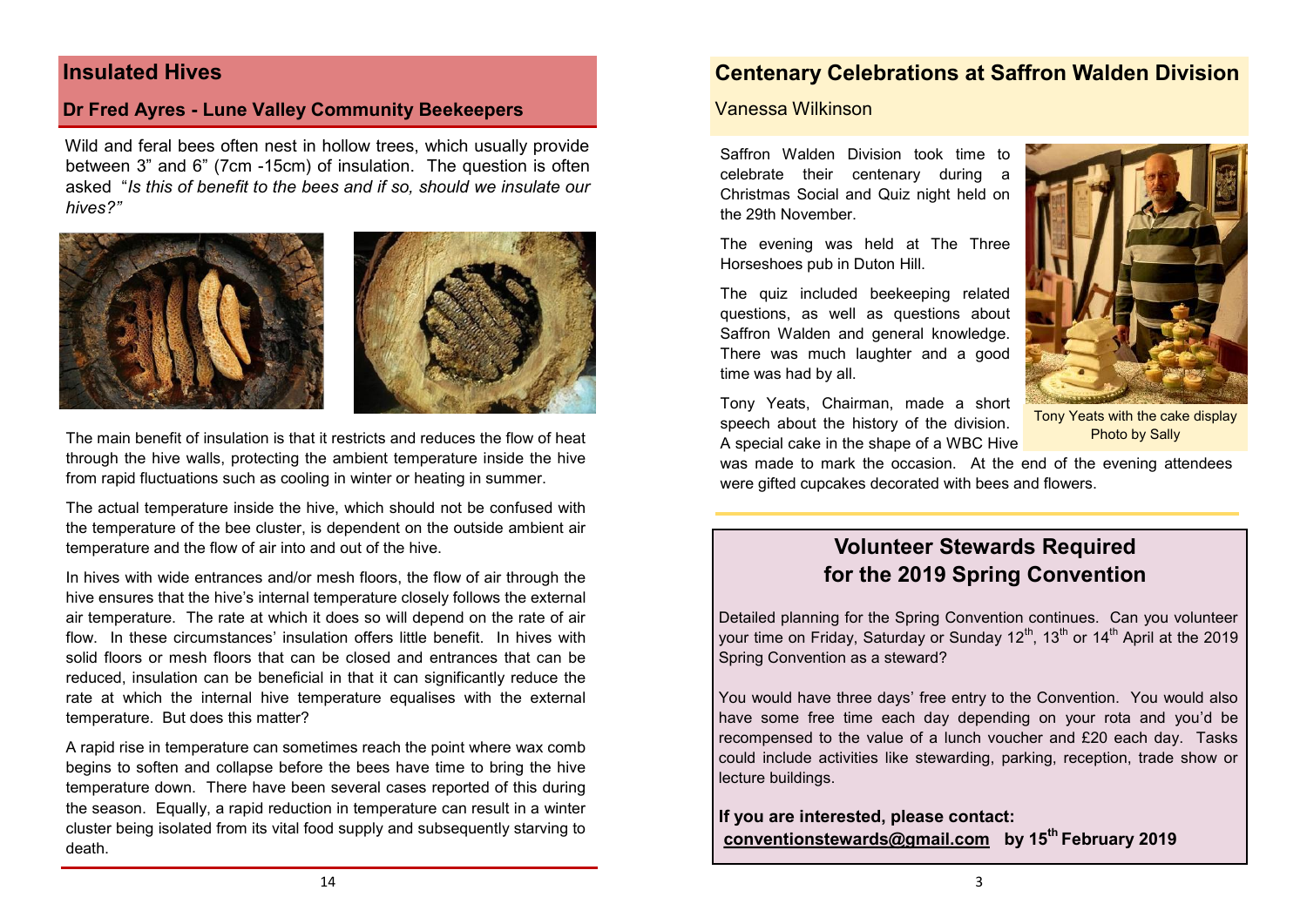## **A Future Without Imports**

**From 8:30am until 5:00pm** At The Eden Project *Callington Cornwall PL24 2SG*



B4 are delighted to announce a second Sustainable Beekeeping Conference to be held in the beautiful Core Building at The

Eden Project on **Saturday, February 16th 2019.**

Tickets are now on sale through Eventbrite on: [www.b4project.co.uk/](https://www.b4project.co.uk/upcoming-events) [upcoming](https://www.b4project.co.uk/upcoming-events)-events

Entrance to the conference will cost £18 per person for the early birds, and £22 standard. There is a concession for students. The ticket price includes a choice of Cornish Pasty for lunch (vegan/vegetarian/gluten-free/beef).

#### **Saturday Morning**

#### **HONEY BEE GENETICS AND ADAPTATION**

Understanding honey bee genetics: a layperson's overview.

The B4 Project invites you to ask questions on this topic. These will be considered by academic staff at Plymouth University and their answers will be put together in presentation form at the Conference.

Please send your questions to [andrew@aglbrown.co.uk](javascript:;)

Local adaptation in dark European honey bees: preliminary results and a request for help. Using whole genome sequencing to analyse the genetic diversity of the UK honey bee population.

**HONEY BEE CONSERVATION AND SUSTAINABLE BEEKEEPING** The need to conserve the Dark European honey bee. Developing sustainable beekeeping in Wales, some results of initial genetic survey. Feral bees and Irish proposals for rewilding native honey bees.

**Dr Mairi Knight, Dr Jon Ellis, Victoria Buswell** University of Plymouth Molecular Biology Group, **Norman Carreck** Sussex University, **Dr Mark Barnett** Edinburgh University, **Dylan Elen**, Bangor University and **Prof Grace P McCormack,** National University of Ireland Galway.

#### **Saturday Afternoon**

In the afternoon of the conference, delegates will be invited to listen to and talk with representatives of honey bee breeding groups, (still in The Core Building.)

potent substance capable of changing developmental instructions.

Dr. Hurd said: "*Think of the genome as the instruction book of everything that is possible, but the epigenetics is the way in which those instructions are read. Epigenetics is about interpretation and of course there are many different ways to interpret these instructions and when and in response to what."* 

The authors found that some of the most important epigenetic differences are in regions of the honeybee genome that are not part of genes. For the first time, these caste-specific regulatory DNA regions that are so important in making a queen or a worker, have been identified.

Professor Maleszka said: "*Our findings are important because a high level of similarity of epigenetic tool kits between honeybees and mammals makes this familiar insect an invaluable system to investigate the sophistications of epigenetic regulation that cannot be addressed in humans or other mammals."* 

# **30lb Honey Buckets for Sale £2.00 each**

**Telephone: 01279 730228**

**E.Mail: tylersbees@hotmail.co.uk** 

**Location: Hatfield Heath, Essex - Collection only**

#### **PETER DALBY - PEBADALE APIARIES**

For all your beekeeping and apitherapy supplies

**Large Stock held - all year round**

*Competitive prices; any item not stocked to special order*

**37 Cecil Road, Cheshunt, Hertfordshire EN8 8TN**

**Tel: 01992 622645 Email: pebadalebees@btinternet.com**

**Open Mon - Sat** Telephone before calling **(any reasonable time) CLOSED SUNDAY Agent for E H Thorne and Northern Bee Books**

4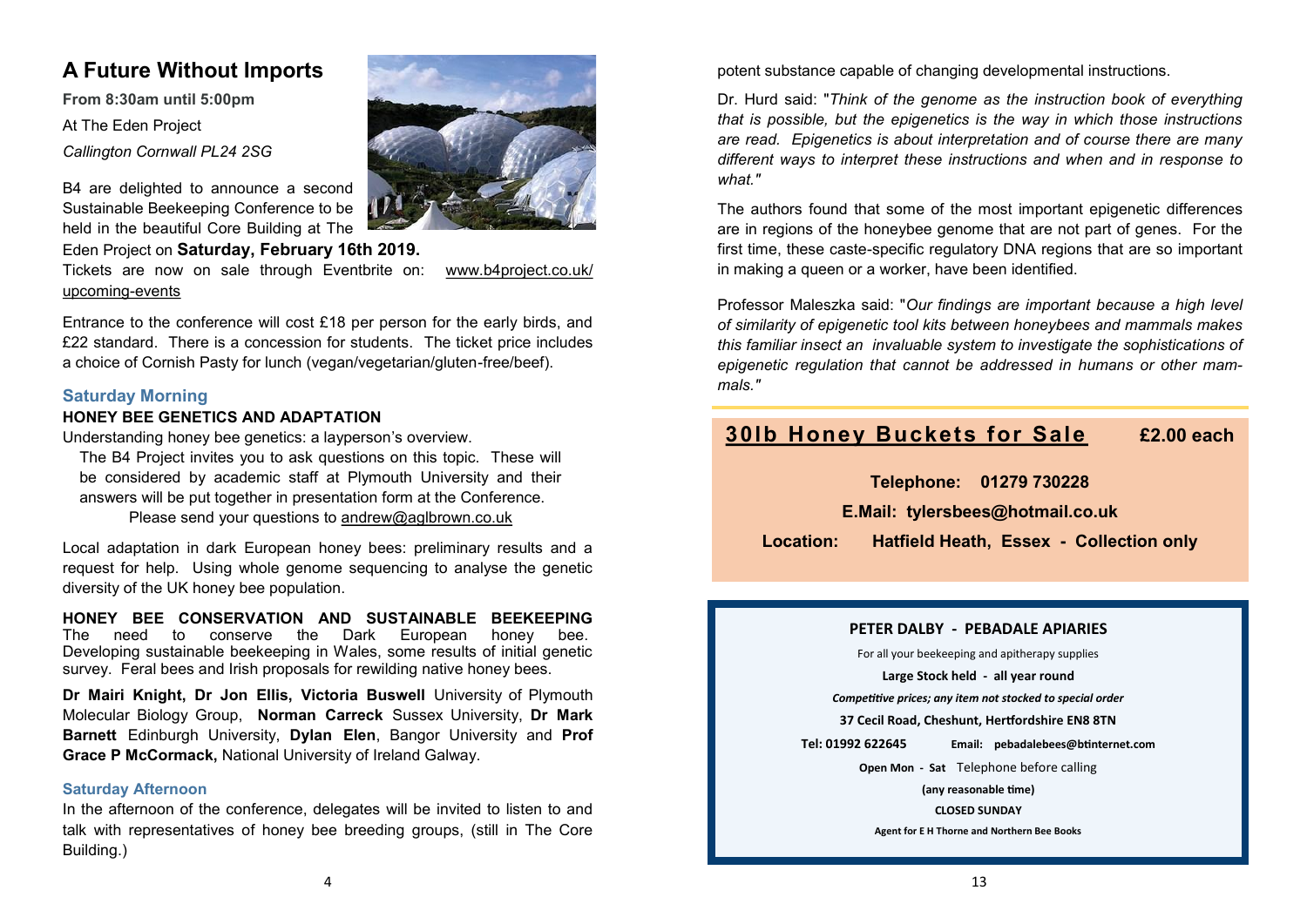# **Diet Changes Honeybee Larvae from Queens into Workers**

Fred Ayres - Lune Valley Community Beekeepers - via ebees

Scientists at Queen Mary University of London and the Australian National University have unravelled how changes in nutrition in the early development of honeybees can result in vastly different adult characteristics.

Queen and worker honeybees are almost genetically identical but receive different diets as larvae. T he researchers have found that specific protein patterns on their genome play an important role in determining which they develop into. These proteins, known as histones, act as switches that control how the larvae develop and diet determines which switches are activated.

They found that the worker developmental pathway is actively switched on from a default queen developmental programme. This change is caused by epigenetics - a dynamic set of instructions that exist 'on top' of the genetic information. Epigentic modifications encode and direct the programme of events that leads to differential gene expression and worker or queen developmental outcome. The study, published in *Genome Research*, describes the first genome wide map of histone patterns in the honeybee and the first between any organism of the same sex that differs in reproductive division of labour.

Lead author Dr Paul Hurd, of Queen Mary University of London, said: *"The ability of an individual larva to become a worker or a queen is due to the way genes are switched on or off in response to the specific diet; this determines such differing outcomes from the same genome. We show that queens and workers have specific histone patterns even though their DNA is are the same. These proteins control both structural and functional aspects of the organism's genetic material and have the capacity to determine which part of the genome, and when, has to be activated to respond to both internal and external stimuli."* 

Co-author Professor Ryszard Maleszka, from the Australian National University, added: "*The extent of histone modifications uncovered by this study was remarkable and exceeded our expectations. We were able to identify where the important differences are in the genomes of workers and queens."* 

Epigenetic information can be altered by environmental factors, including diet. In the case of the honeybee, the queen larvae are fed a diet of royal jelly, a

#### **Sunday**

The following day, Sunday February 17th, will be the first of 7 days when delegates of the conference will be invited to **visit group apiaries** throughout Cornwall, Devon and Somerset – see Eventbrite page through the B4 Website as above for details and booking. Most of these apiaries visits carry a booking fee of £6 per person.

#### **Exhibition at Eden**

Included in the price of the ticket is the B4 funded exhibition on the top floor of The Core Building entitled **"Views of Bees' Views."**

This will include microscopy of the honey bee, displayed and demonstrated by Kernow Microscopy Society and Plymouth University, and including fantastic images made possible by electron microscopy. There will be art work by the conservation activist and world renowned artist, Kurt Jackson, and the opportunity to enjoy the sounds of the hive.

The exhibition runs from January 26th to March 14th 2019.

#### **[BOOK NOW](https://www.b4project.co.uk/upcoming-events)**

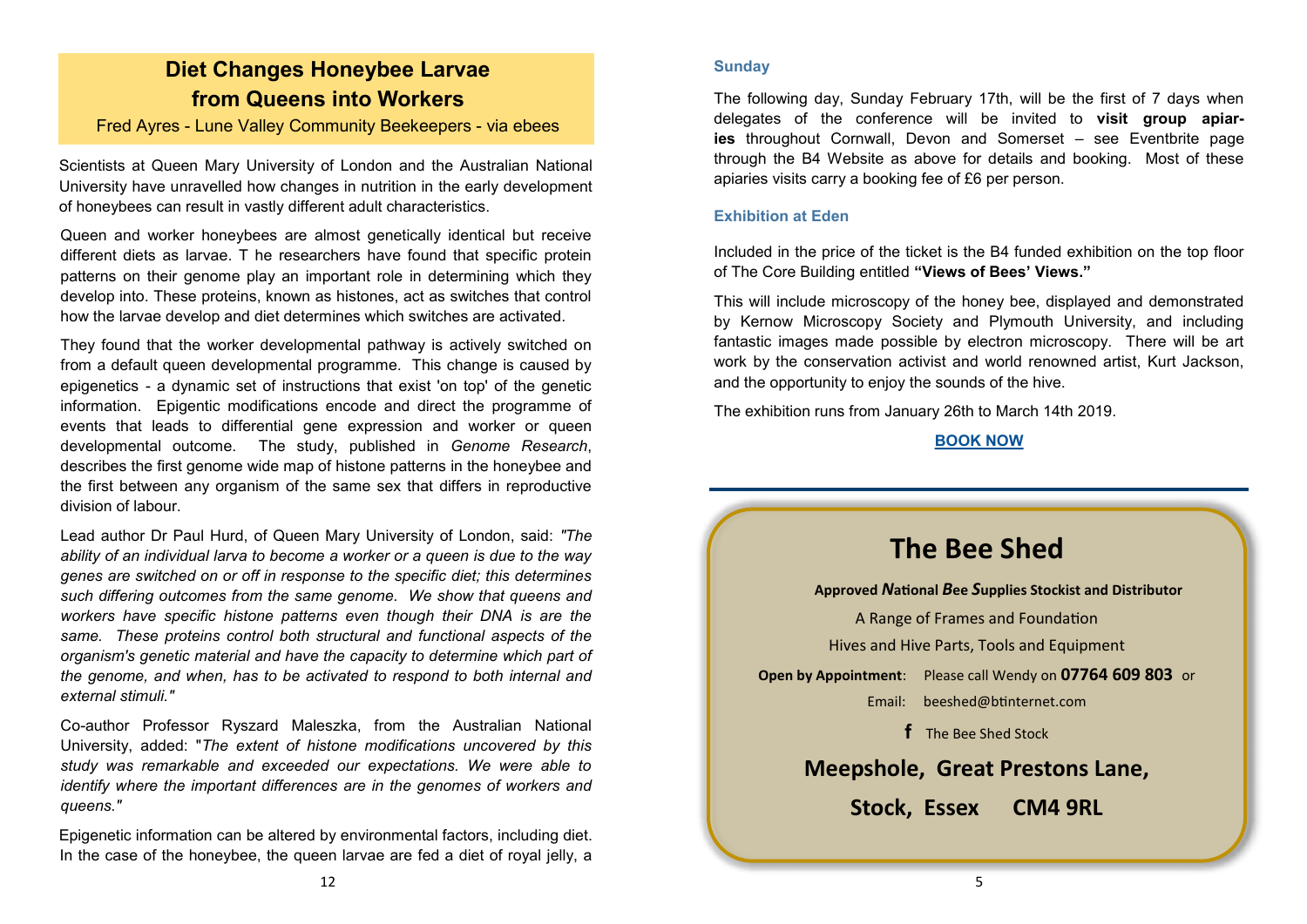





 **12th, 13th & 14th April 2019** Harper Adams University, Shropshire, TF10 8NB

# **Join us at the national beekeeping event of the year!**

**Book in mid-January for the 42nd BBKA Spring Convention and enjoy the excellent facilities and catering available at Harper Adams University**

- Lectures, Workshops and Seminars for all levels of beekeeping experience
- Trade Show on Saturday 13th April
- Beekeeping and Not-for-Profit Exhibition
- Excellent facilities and great value catering
- On-site, en-suite accommodation

For further Spring Convention information, FAQs, Tickets (wristbands) and Bookings visit:

 **www.bbka.org.uk**







- Benefits of teaching apiaries.
- Queen rearing facility in teaching apiaries.
- Queen rearing as a collective exercise.
- Producing bees and queens, yet still getting a good honey crop.
- Including queen rearing and bee improvement in BKA teaching programmes.
- Reducing winter losses.
- Other events that provide relevant tuition.

It will be helpful to beekeepers of all abilities from beginners to the most experienced, as well as BKA officials, beekeeping teachers, apiary managers, and demonstrators.

The all-day event (10.00am-4.00pm) costs £10/head (around 30% of the price of one queen and 5-10% of a nuc!).

Refreshments will be provided, but please provide your own lunch.

### **Booking must be made in advance Venue: Lawshall Village Hall**

**Harrow Green, Lawshall Suffolk IP29 4PE** *(just south of Bury St. Edmunds)*

# *More news needed!*

The editor needs more of your local news and articles so that all Essex members are kept informed and up-to-date with what's happening around the County.

I rely heavily upon the *ebees* network with other editors to bring you current news and articles that are topical and interesting, but with most Divisions producing a monthly Newsletter, there **MUST** be accounts of talks by speakers and snippets of news about people, bees, unusual happenings, etc. that can be shared with us all.

I look forward to an avalanche of copy.

David Smye - dsmye@lineone.net

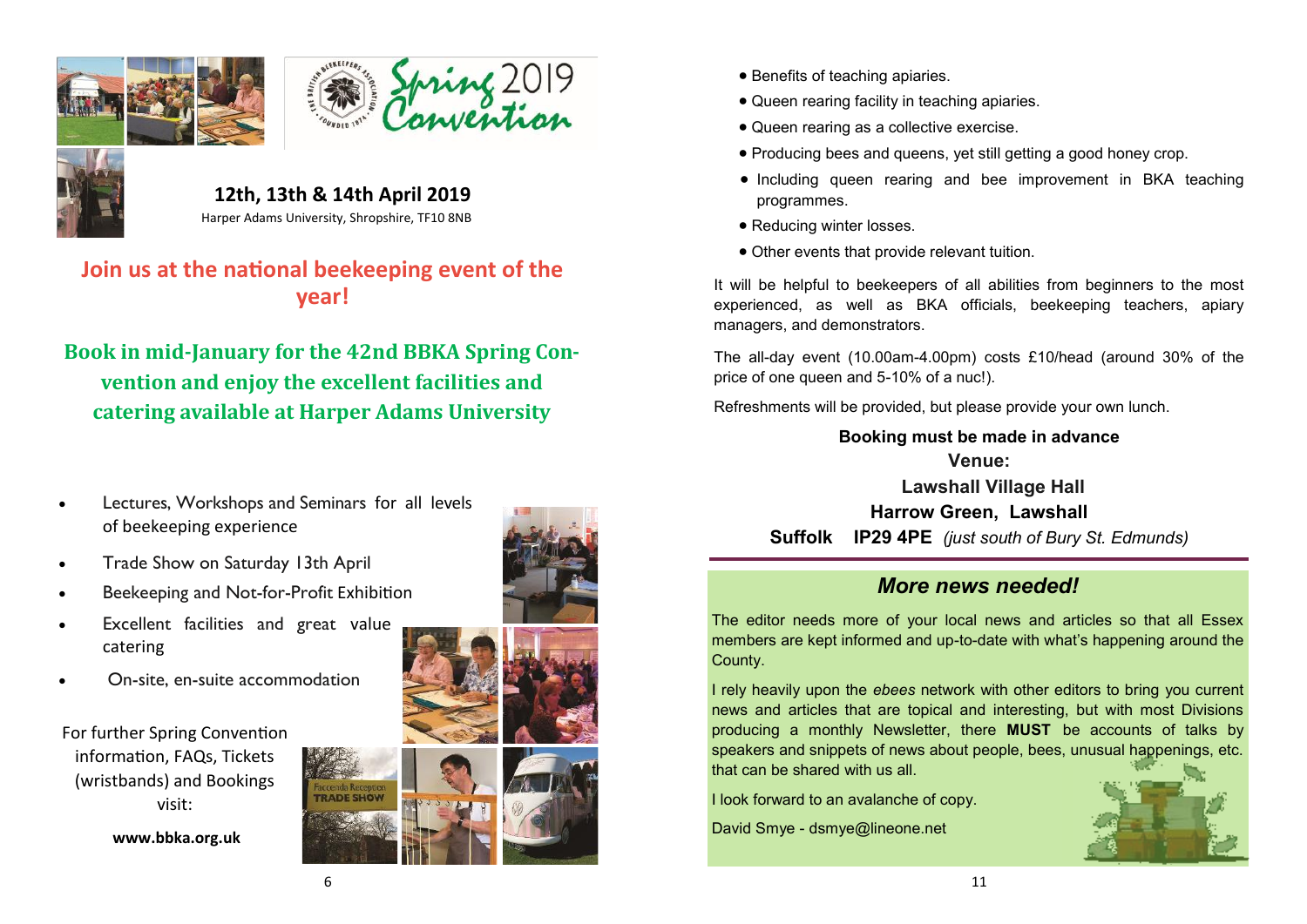# **Sustainable Bees and Queens**

*East Anglian venue by BIBBA*

### **17 Feb 2019 @ 10:00 am - 4:00 pm**

**£10**

There is growing concern amongst beekeepers of all abilities and experience about the ever-increasing importation of bees and queens. This is on several grounds, including the possibilities of introducing pests, diseases and pathogens, aggression in subsequent generations and the unsuitability to our fickle climate.

Defra has recently conducted a Queen Replacement Survey that shows the majority of beekeepers prefer home-reared queens but need help to produce them. In addition, many BKAs are unable to produce enough bees for their beginners and queens to head them.

In response to the obvious need the Bee Improvement and Bee Breeders Association (BIBBA) are staging a series of one day regional events during the 2018/19 winter. These are to help and encourage everyone from the small-scale beekeeper upwards and BKAs to produce bees and queens from local stock, by using simple techniques that may be little more than a variation of what many beekeepers already do and at little or no cost. Topics will include:-

• Why raise queens?

.

- Addressing perceived problems in producing queens in the U.K.
- Overwintering bees and queens.
- Demystifying queen rearing.
- Simple queen rearing methods.
- Simple and efficient ways to produce nuclei.
- Suggested methods for BKAs to supply bees and queens to members/ beginners.
- Methods for small and larger quantities.

### **The national beekeeping event of the year!**

#### **20+ lectures over three days for all levels of beekeeping experience**.

No need to book. Entry to all lectures included in full Convention wristband ticket price. Lecture topics to include: Asian Hornet, Varroa, Pesticides, Honey Bee Conservation,

**Honey Bee genetic analysis, Tropilaelaps, Small Hive Beetle, Beeswax, Beekeeping Year** and **Swarming,** with confirmed speakers:

Dr Kirsten Traynor and Dr Samuel Ramsey (both from USA), Dr Xesus Feas (Spain), Prof Maria Bouga (Greece), Jack Hassett (Eire) plus UK speakers including Nigel Semmence (NBU), Norman Carreck, Enid Brown, John Hendrie, Margaret Thomas, Dr Ben Woodcock & Dr Anna Oliver.

**50+ Bookable workshops and seminars covering more practical aspects of beekeeping, related topics and non-beekeeping activities including**:

**Instrumental Insemination** (Michael Collier), **Making Soap and Beauty Products**  (Sara Robb), **Grafting** (Marin Anastasov), **Queen Rearing** (Jim Pearson), **Skep Making** (Chris Park), **Bee Health** (Colin Pavey, NBU), **Microscopes** (Alan Potter), **Mead Making** (Dinah Sweet), **Candle Making** (Shirley Bond), **Pollen** (Adam Leitch), **Showing Honey & Wax** (John Goodwin), **Teaching Beekeepers** (Jane Medwell), **Drones** (Lynne Ingram), **Extraction (**Jim & Val Vivian Griffiths), **BBKA Modules** and many more ……

Research Session on Saturday 13th afternoon, featuring BBKA sponsored studies Trade Show on Saturday 13th only, with all the leading equipment suppliers.

Separate Trade Show only wristbands available on the day.

Not for Profit Exhibition on Friday and Saturday

Excellent, great value catering

On-site, en-suite accommodation

Please see www.bbka.org.uk for further information and FAQs.

Wristband Tickets, Workshops, Dinners and Accommodation bookings

(on sale January) also via link from BBKA website.

General enquiries: scchair@bbka.org.uk